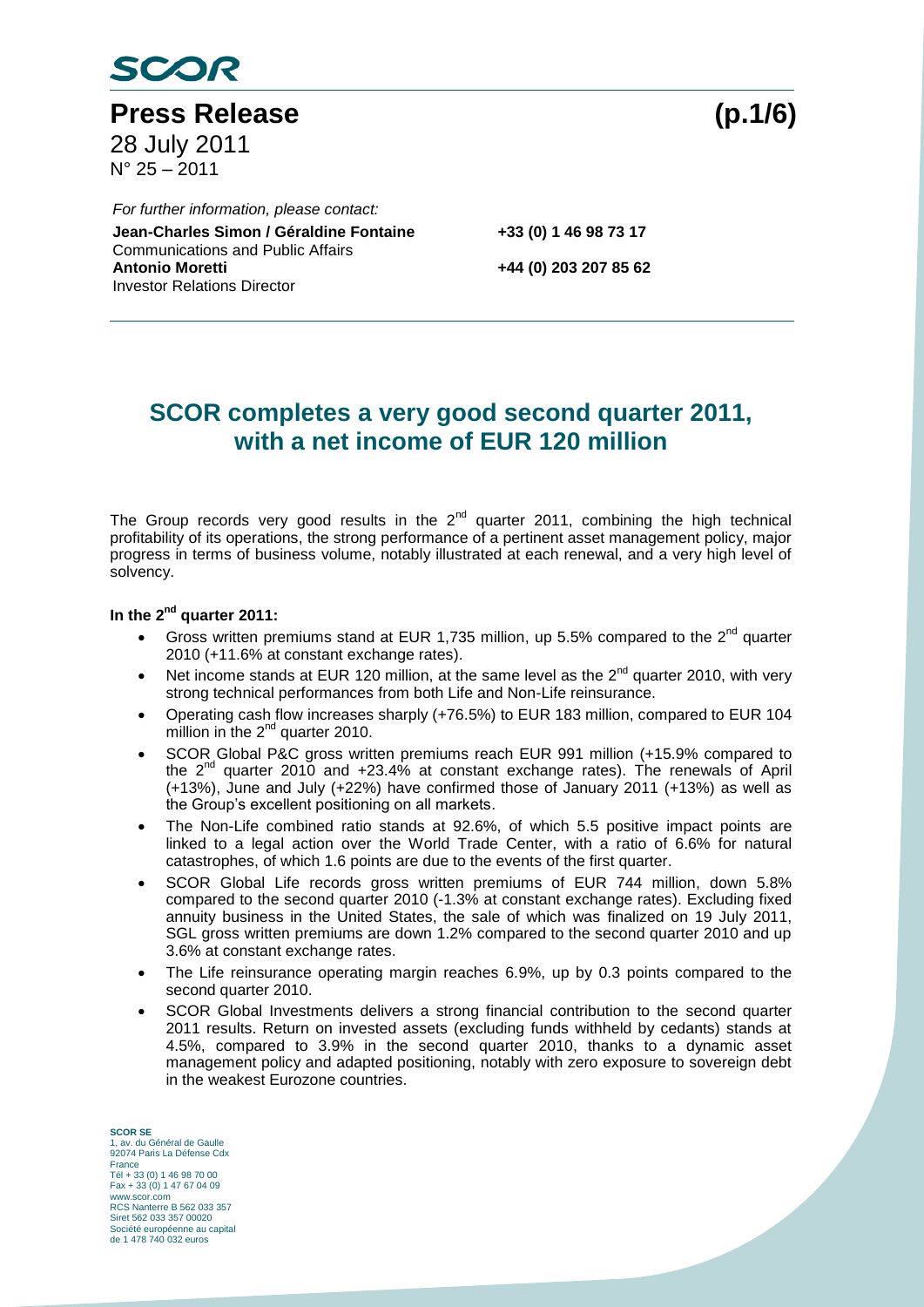# **Press Release (p.2/6)**

#### N°25 - 2011

#### **In the 1st half 2011:**

- Gross written premiums reach EUR 3,400 million, up 4.4% compared to the  $1<sup>st</sup>$  half 2010 (+6.7% at constant exchange rates).
- Net income stands at EUR 40 million, with a total pre-tax cost of EUR 423 million for natural catastrophes occurring in the 1<sup>st</sup> half of the year.
- Operating cash flow stands at EUR 384 million, up 84.9% compared to the first half 2010.
- These results include some non-recurring items, such as a legal action over the World Trade Center, and the sale of the Group's fixed annuity business in the US. A few nonrecurring items of a similar amount were also recorded in the first half 2010.
- SCOR Global P&C gross written premiums stand at EUR 1,944 million, up 10.2% compared to the same period in 2010 (13.0% at constant exchange rates).
- The SCOR Global P&C combined ratio is 113.1%, of which 2.8 positive impact points are linked to a legal action over the World Trade Center, and 25.7 points are linked to natural catastrophes.
- SCOR Global Life records gross written premiums of EUR 1,456 million (-2.5% compared to the  $1<sup>st</sup>$  half 2010 and -0.7% at constant exchange rates; excluding US fixed annuity business, -0.1% and +1.8% at constant exchange rates).
- The SCOR Global Life operating margin rises to 7.2%, compared to 6.5% for the same period in 2010.
- Return on invested assets stands at 4.4% (excluding funds withheld by cedants), compared to 4.1% in the  $1<sup>st</sup>$  half 2010.
- Following the distribution of EUR 201 million in dividends for 2010 (EUR 1.10 per share), shareholders' equity stands at EUR 4,009 million at 30 June 2011, compared to EUR 4,166 million at 31 March. Book value per share (BPS) thus stands at EUR 21.97 at the end of the 1<sup>st</sup> half 2011, compared to EUR 22.86 at the end of the 1<sup>st</sup> quarter 2011.

Throughout this first half, SCOR has actively continued to implement its strategic plan covering the period 2010-2013, "Strong Momentum". In Life reinsurance, the focus on biometric risks has been demonstrated by the acquisition of the mortality risk portfolio of Transamerica Re, as announced on 26 April 2011. This acquisition makes SCOR Global Life the second largest Life reinsurer in the United States. The biometric focus is also illustrated by the sale of the Group's fixed annuity business in the US, which was finalized on 19 July 2011. Moreover SCOR Global Life has begun to develop its activities in Australia and New Zealand with the opening of a regional office. The Group has also successfully launched a new Lloyd's syndicate, "Channel 2015", of which it is the sole capital provider, and has acquired the entire capital of Solareh SA as part of its policy of developing value added services for its insurer clients.

**Denis Kessler, Chairman and CEO of SCOR, comments:** *"SCOR's very good results in the second quarter and its capacity to absorb major shocks, like the natural catastrophes that occurred in the first quarter, once again demonstrate the relevance of the Group's business model based on four cornerstones: a strong and diversified franchise, following on from the success recorded in each renewal; a mid-level risk appetite combined with a very comprehensive and solid Enterprise Risk Management policy, illustrated notably by our underwriting policy and by asset management with no exposure to the sovereign debt currently under discussion; a high level of diversification, both between Life and Non-Life business and through a balanced presence by geographical region; and a "capital shield" policy which proved its effectiveness even after a first half 2011 marred by exceptional Nat Cat events".*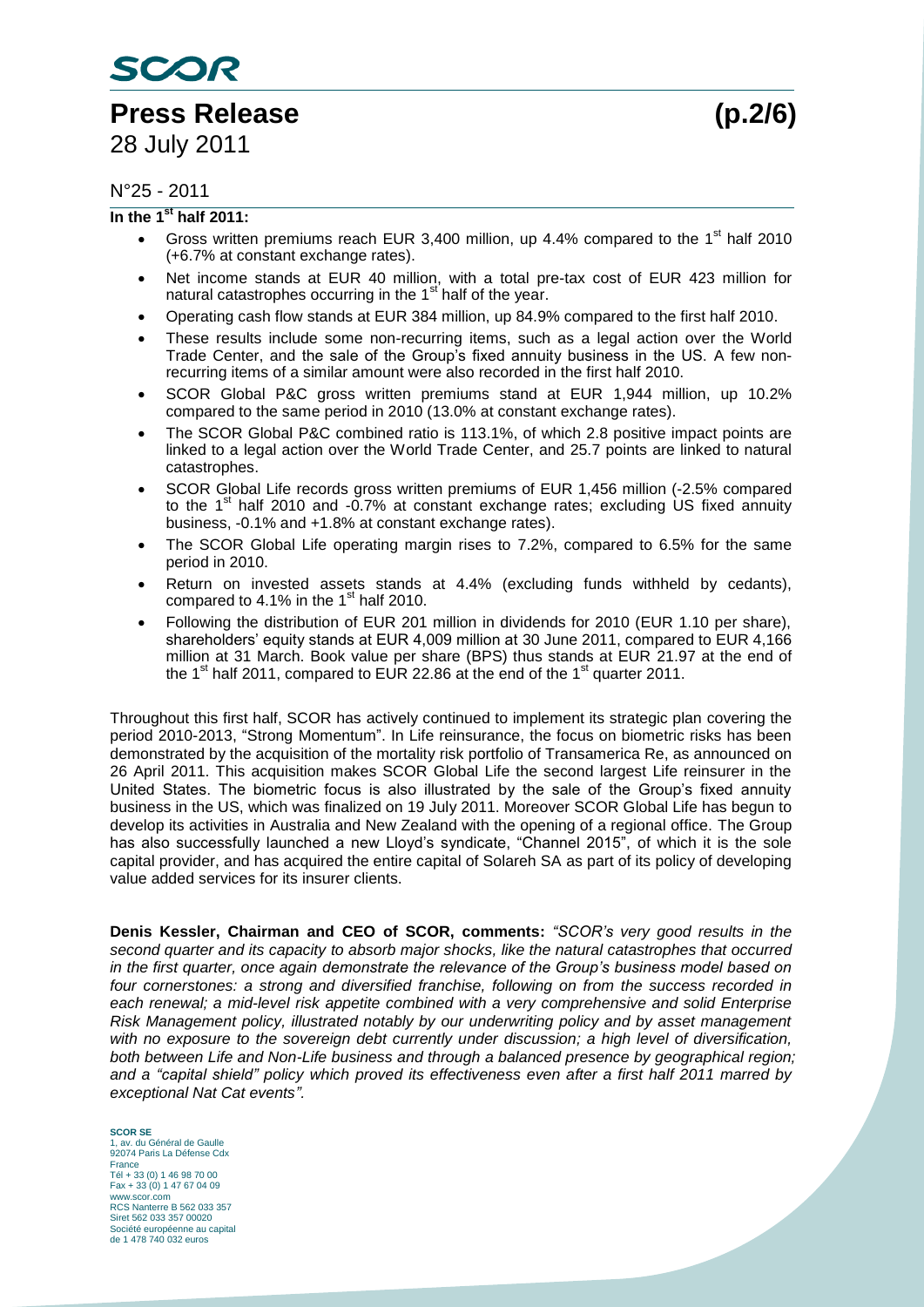

N°25 - 2011

#### **SCOR Global P&C's (SGPC) results for the first half 2011 demonstrate its capacity to absorb major shocks like the natural catastrophes that occurred in the first quarter**

In the 1<sup>st</sup> half 2011, SGPC gross written premiums stand at EUR 1,944 million, compared to EUR 1,764 million in the first half 2010, representing an increase of 10.2% (13.0% at constant exchange rates). For the second quarter alone, SGPC records a gross premium volume up by 15.9% (23.4% at constant exchange rates). These performances confirm for 2011 the annual growth of 9% fixed by the Group's strategic plan "Strong Momentum" for the period 2010-2013.

The combined ratio stands at 113.1% for the first half 2011, compared to 102.5% in the first half 2010, following a combined ratio of 135.2% in a 1<sup>st</sup> quarter 2011 marked by an exceptional series of natural catastrophes including flooding in Australia and earthquakes in New Zealand and Japan. In the 2<sup>nd</sup> quarter, the combined ratio stands at 92.6%, with a natural catastrophe ratio of 6.6%, of which 1.6 points are linked to natural catastrophes in the first quarter, and a positive impact of 5.5 points is linked to the WTC subrogation settlement. The so-called "attritional" ratio, excluding the impact of the WTC litigation, stands at 61.5% in the first half 2011. Overall, the net combined ratio for the 1<sup>st</sup> half, normalized by the impact of the exceptional elements over the period, is in line with the objective of 95-96% set out in the "Strong Momentum" plan.

#### *Excellent mid-year renewals*

The June and July renewals were excellent, with growth of 22% at constant exchange rates on the EUR 320 million of premiums up for renewal, as part of a prudent and disciplined underwriting policy. The results of these renewals are positive across all business lines, both for Treaties in each geographic region and for Specialties in each branch. SGPC's franchise has been strengthened by both the acquisition of new clients and the expansion of underwriting business with existing clients.

The average weighted price increase is slightly higher than 2%, meeting all of the Group's internal profitability objectives. Positive pricing momentum seems moreover to be becoming more pronounced and is extending beyond the markets most affected by the events of the first quarter.

#### **SCOR Global Life's (SGL) operating margin reaches 6.9% in the 2nd quarter and 7.2% in the 1 st half 2011**

SGL gross written premiums reach EUR 1,456 million in the first half 2011, down by 2.5% compared to the same period in 2010, due to the impact of exchange rates and the planned, announced reduction of US fixed annuity business, the sale of which was finalized on 19 July 2011. Excluding these two impacts, gross written premiums are up by 1.8%.

This growth is notably due to the underwriting of new business (approximately +15% compared to half year 2010) and to double digit premium growth in Critical Illness, Health and Personal Accident as well as in Western Europe, Asia, Scandinavia and the Middle East.

The operating margin rises to 7.2% over the 1<sup>st</sup> half, compared to 6.5% in the 1<sup>st</sup> half of 2010, driven by improvements of technical profitability. In a financial environment that has been disturbed and marked by persistently low interest rates, these results confirm the pertinence of our strategic decision to focus on biometric risks, which have low sensitivity to the financial markets. This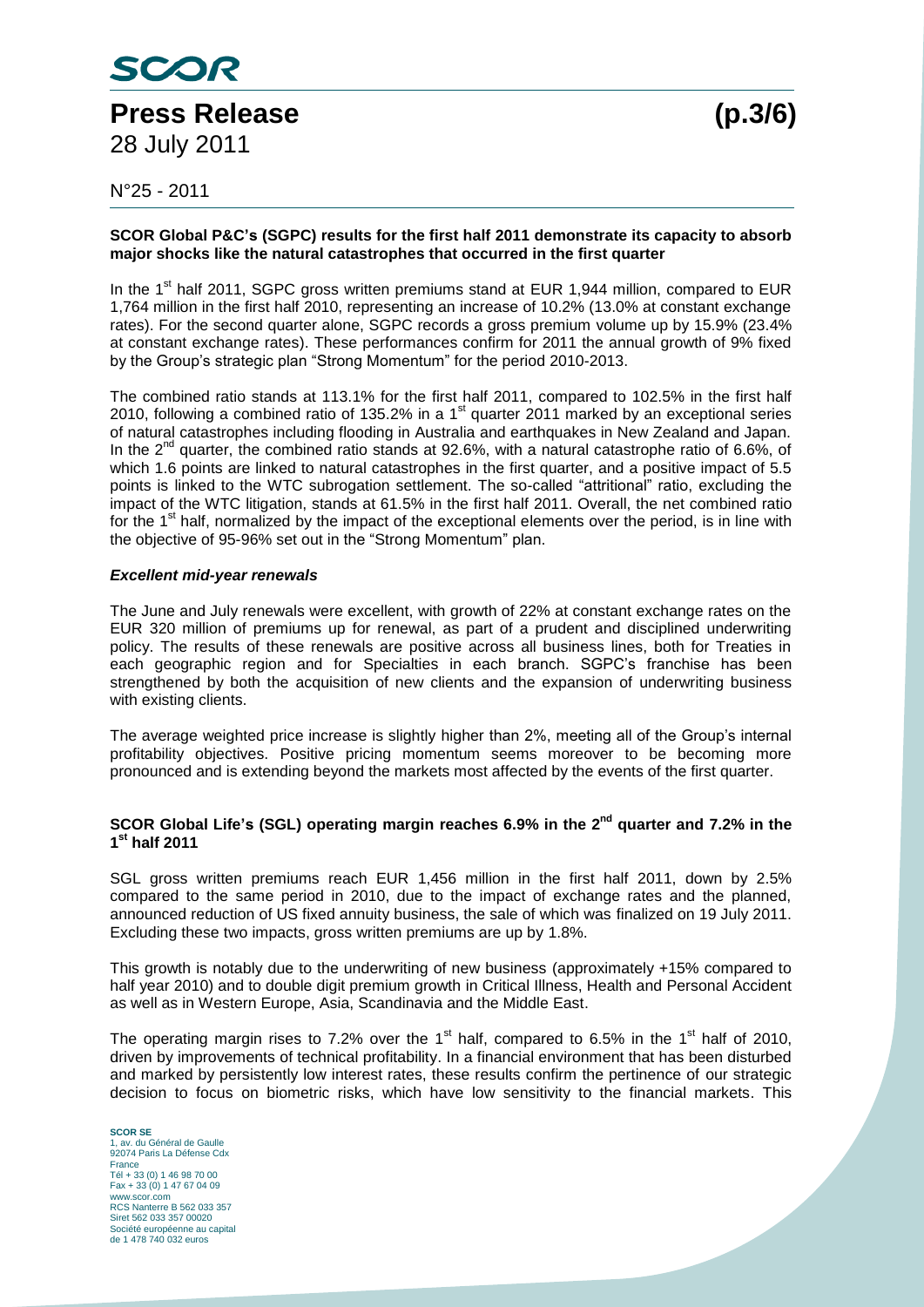

#### N°25 - 2011

decision is backed up by the acquisition of Transamerica Re's mortality portfolio<sup>1</sup> and the sale of the fixed annuity business carried in the US by IIC.

As announced in the strategic "Strong Momentum" plan, SGL has opened a new subsidiary in Australia covering the Australian and New Zealand markets, and is continuing its policy of developing value added services for its insurer clients with the acquisition of the entire capital of Solareh SA.

#### **SCOR Global Investments (SGI) maintains a high return on invested assets at 4.4% during the 1st half 2011, despite an uncertain economic and financial environment**

In a context of high macroeconomic and financial uncertainties, SGI continued its rollover strategy throughout the quarter, maintaining a relatively short duration and generating recurring cash flows that can be reinvested in the event of a rate increase, whilst actively managing its asset portfolio in accordance with the strategic allocation set out in the "Strong Momentum" plan. Exposure to sovereign debt has been further reduced over the quarter. In June, SGI also significantly reduced its Equity portfolio to cope with the high level of volatility linked to negotiations on the European sovereign debt crisis and the US debt ceiling.

Thanks to the positioning of the investment portfolio and to its active management policy, SGI generates a significant financial contribution in the second quarter 2011, with a return on invested assets (excluding funds withheld by cedants) of 4.5%, compared to 3.9% for the second quarter 2010. Thus, SCOR records a return on invested assets for the first 6 months (excluding funds withheld by cedants) of 4.4%, compared to 4.1% in the first half 2010. Taking into account funds withheld by cedants, the total net return on investments is 3.6% for the first half 2011, stable compared to the first half 2010.

Total invested assets (excluding funds withheld by cedants) stand at EUR 12,094 million at 30 June 2011. Total investments, including cash, stand at EUR 19,559 million at 30 June 2011, compared to EUR 19,526 million at 31 December 2010 (excluding investments related to IIC).

The composition of the Group's total invested assets (excluding funds withheld by cedants) is as follows: 67% bonds, 20% cash and short-term investments, 7% equities, 4% real estate and 2% other investments. The high quality bond portfolio (average rating AA) has a relatively short duration of 3.2 years (excl. cash and short-term investments). The cash and short-term investments position is momentarily high at 30 June 2011 (EUR 2,368 million), mainly due to the preparation of the Transamerica Re acquisition, but is likely to decrease over the coming months, in accordance with the "Strong Momentum" strategic allocation.

> \* \* \*

**SCOR SE** 1, av. du Général de Gaulle 92074 Paris La Défense Cdx **France** Tél + 33 (0) 1 46 98 70 00 Fax + 33 (0) 1 47 67 04 09 www.scor.com RCS Nanterre B 562 033 357 Siret 562 033 357 00020 Société européenne au capital de 1 478 740 032 euros

 $\overline{a}$ 

<sup>&</sup>lt;sup>1</sup> Transamerica Re's portfolio is not part of SCOR's accounts in the 2<sup>nd</sup> quarter 2011.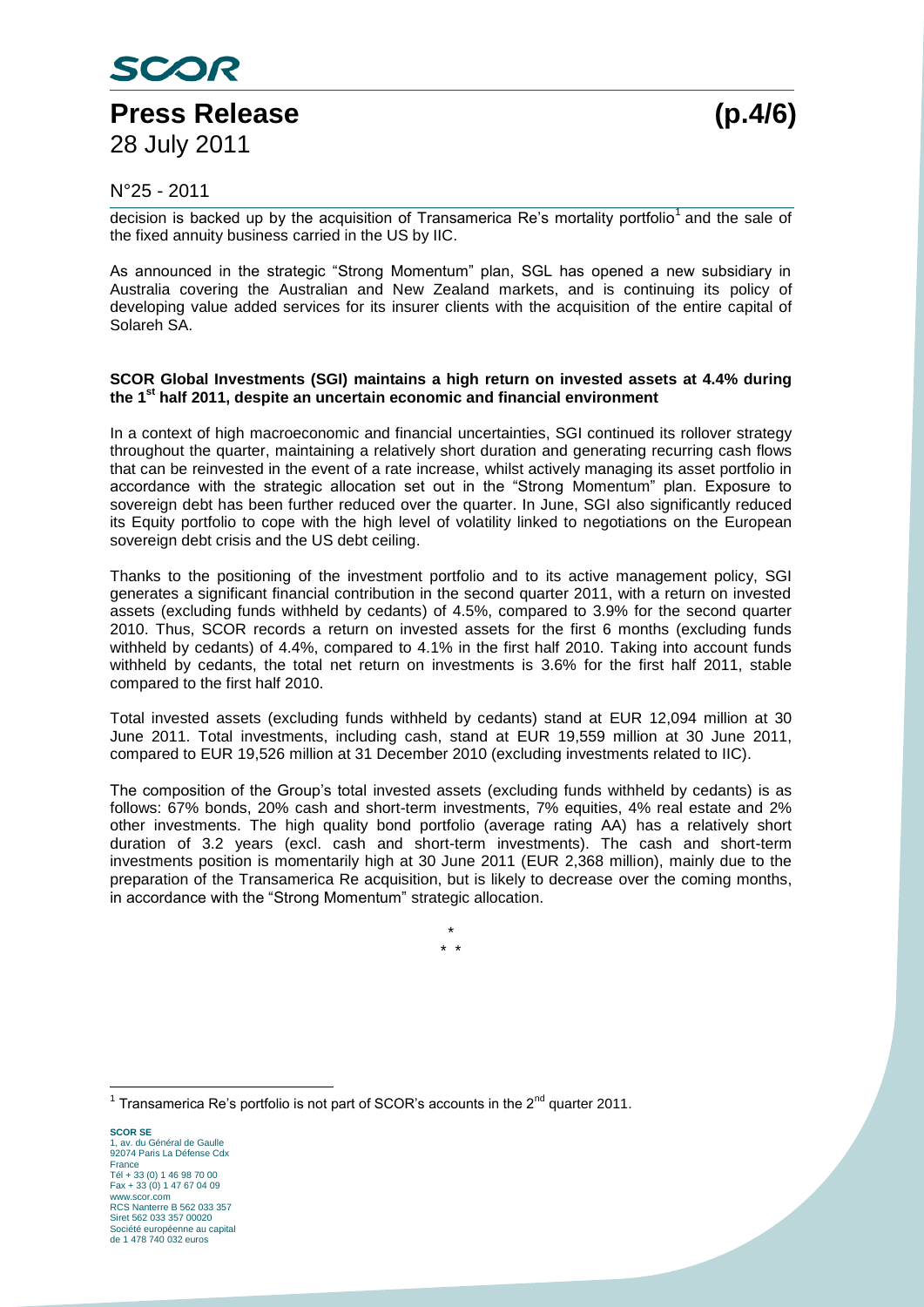Press Release (p.5/6) 28 July 2011

N°25 - 2011

### **P&L Key figures (in EUR millions)**

|                             | H1 2011 | H <sub>1</sub> 2010<br>(unaudited) (unaudited) | Variation<br>in $%$ | Q2 2011<br>(unaudited) (unaudited) | Q2 2010 | Variation<br>$\overline{\mathsf{in} \%}$ |
|-----------------------------|---------|------------------------------------------------|---------------------|------------------------------------|---------|------------------------------------------|
| Gross written premiums      | 3,400   | 3,258                                          | 4.4%                | 1,735                              | 1,645   | 5.5%                                     |
| P&C gross written premiums  | 1,944   | 1,764                                          | 10.2%               | 991                                | 855     | 15.9%                                    |
| Life gross written premiums | 1,456   | 1,494                                          | $-2.5%$             | 744                                | 790     | $-5.8%$                                  |
| Investment income           | 343     | 348                                            | $-1.5%$             | 176                                | 171     | 3%                                       |
| Operating income            | 45      | 183                                            | $-75.5%$            | 193                                | 142     | 35.4%                                    |
| Net income                  | 40      | 156                                            | $-74.4%$            | 120                                | 120     |                                          |
| Earnings Per Share (EUR)    | 0.22    | 0.87                                           | $-74.9%$            | 0.66                               | 0.67    | $-1.7%$                                  |

#### **P&L Key ratio**

|                                                                     | H1 2011<br>(unaudited) | H1 2010<br>(unaudited) | Q2 2011<br>(unaudited) | Q2 2010<br>(unaudited) |
|---------------------------------------------------------------------|------------------------|------------------------|------------------------|------------------------|
| Net return on investments, annualized                               | 3.6%                   | 3.6%                   | 3.7%                   | 3.4%                   |
| Return on invested assets, annualized<br>(excluding funds withheld) | 4.4%                   | 4.1%                   | 4.5%                   | 3.9%                   |
| P&C net combined ratio                                              | 113.1%                 | 102.5%                 | 92.6%                  | 96.1%                  |
| Life operating margin                                               | 7.2%                   | 6.5%                   | 6.9%                   | 6.6%                   |
| Group cost ratio                                                    | 5.6%                   | 5.7%                   | 5.7%                   | 5.8%                   |
| Return on equity (ROE)                                              | 1.9%                   | 7.7%                   | 12.2%                  | 11.9%                  |

#### **Balance sheet Key figures (in EUR millions)**

|                                    | H1 2011<br>(unaudited) | H <sub>1</sub> 2010<br>(unaudited) | Variation<br>in $%$ |
|------------------------------------|------------------------|------------------------------------|---------------------|
| Investments (excl. participations) | 19,559                 | 21,329                             | $-8.3%$             |
| Technical reserves (gross)         | 20,819                 | 23,039                             | $-9.6%$             |
| Shareholders' equity               | 4,009                  | 4,216                              | $-4.9%$             |
| Book value per share (EUR)         | 21.97                  | 23.23                              | $-5.4%$             |